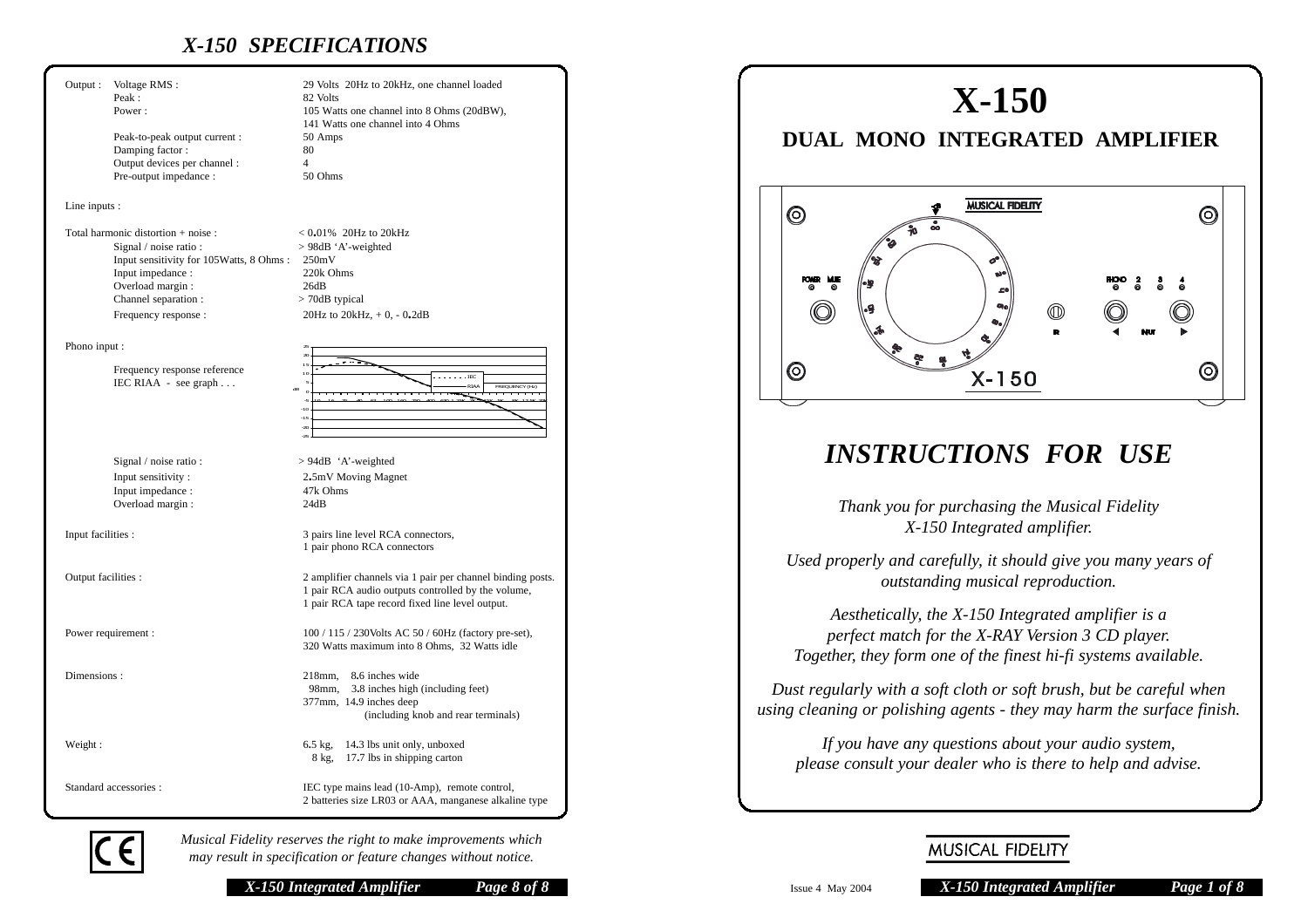### **SAFETY INFORMATION OPERATION**

## **IMPORTANT!** (U.K. only)

This unit is supplied in the U.K. with a mains lead fitted with a moulded 13 amp plug. If, for any reason, you need to cut off this plug, please remove the fuse holder and dispose of the plug safely, out of reach of children. *It must not be plugged into a mains outlet*.

The wires in the mains lead supplied with this appliance are coloured in accordance with the following code:

> Green and yellow..............Earth Blue...............................Neutral Brown................................Live

#### **WARNING - This appliance must be earthed**

As the colours of the wires of the mains lead of this appliance may not correspond with the coloured markings identifying the terminals in your plug, proceed as follows:

The wire which is coloured green-and-yellow must be connected to the terminal in the plug which is marked with the letter E or coloured green or green-and-yellow, or by the earth symbol:  $\overline{\phantom{a}}$ 

The wire which is coloured brown must be connected to the terminal which is marked with the letter L or coloured red.

The wire which is coloured blue must be connected to the terminal which is marked with the letter N or coloured black.

If connecting to a BS1363 plug, a 13 amp fuse must be used.

#### **WARNING:**

**The X-150 is a powerful amplifier and must necessarily supply high voltages through the loudspeaker terminals. Therefore, to avoid any possibility of an electric shock DO NOT TOUCH THE SPEAKER TERMINALS when the unit is being used. To comply with BSEN60065 safety regulations, the 4mm "banana" plug holes have been fitted with plastic blanking pieces. Removal of these will invalidate any electrical safety approval of this product.**

#### **WARNING:**

**Any modifications to this product not expressly approved by Musical Fidelity who is the party responsible for standards compliance could void the user's authority to operate this equipment.**

#### *BEFORE SWITCHING ON*

Plug the accessory IEC mains lead into the rear panel socket, then the other end into a wall outlet.

Turn the volume control on the front panel to minimum (anticlockwise).

#### *STARTING* **. . . .**

Press the **POWER** button on the X-150 amplifier - the blue power LED on the front panel will light indicating that the unit is ready for use. However, for about six seconds no sound will be heard from your speakers, and the red mute LED will be lit, confirming initial mute action.

If PHONO input was selected when previously powered off, there will be an additional muting period of about 10 seconds before sound can be heard.

Select the required audio input source by pressing the **<** or **>** function button on the front panel one or more times.

Alternatively, direct access can be obtained by pressing buttons 1, 2, 3 or 4 on the remote control. In either case, a corresponding blue indicator LED on the front panel will light to confirm your choice.

Now adjust the volume control to obtain the preferred sound level.

#### *TAPE RECORDING*

To record, simply select the required source with the input selector button on the front panel. This source will now be routed to the X-150's **TAPE RECORD** output for recording by the external tape deck. You will still also be able to hear the selected source through the loudspeakers.

Note - adjustment of the volume control has no effect on the recording level.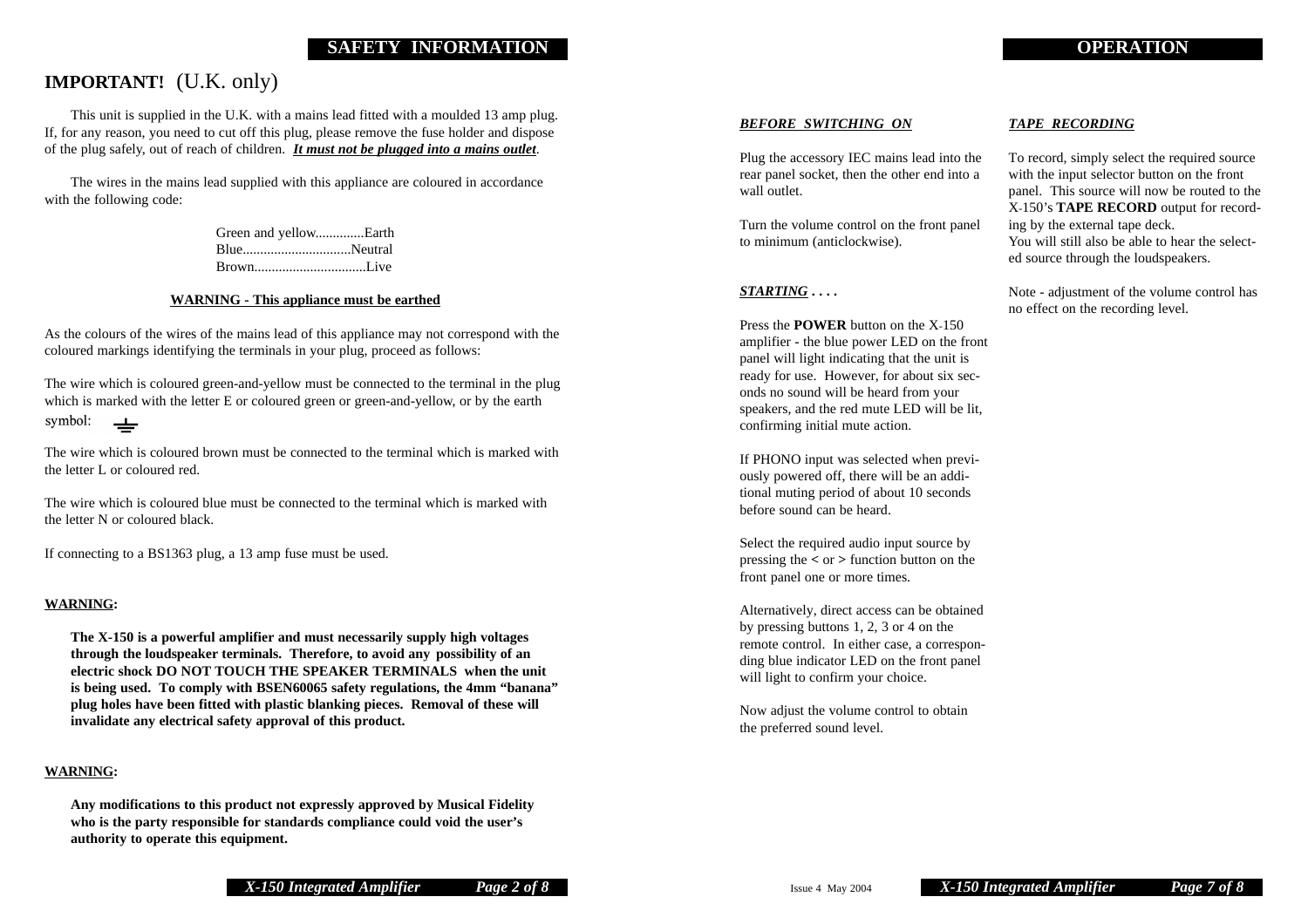#### **CONNECTIONS GENERAL ADVICE**

All input, output and power connections should be made with the mains power switched OFF.

#### *INPUT CONNECTIONS*

The X-150 Integrated amplifier has a pair of RCA inputs on the rear panel marked **PHONO** which are intended for moving magnet (MM) pickups.

Some turntable/pickup arm combinations are fitted with an extra wire for chassis earthing. This should be connected to the earth terminal on the back panel.

The X-150 also has three "line level" inputs controlled by the internal volume setting. They all have the same input sensitivity, and are therefore suitable for use with any source component having an output of at least 300mV. The three pairs of sockets on the rear panel are marked **INPUT 2**, **3** and **4** corresponding with the blue function indicator LEDs on the front panel.

Connect the left and right outputs from your audio components to each of the three sets of RCA sockets, to suit your own order of preference.

Connect the the X-150's **TAPE REC**ord output sockets to the line input sockets of your tape deck.

#### *OUTPUT CONNECTIONS*

Connect your loudspeakers to the pairs of terminals on the back panel marked as **LEFT** and **RIGHT SPEAKER** outputs. *Note: the combined load impedance must not be less than 4 ohms.*

#### *PRE-AMPLIFIER OUTPUT*

The X-150 amplifier has its pre-amplifier output available from RCA sockets on the back panel marked **PRE-OUT**, and is controlled by the volume adjustment.

This is to allow "bi-amplification" using suitable external amplifiers and crossover networks to power the speaker drive components separately, giving noticeable improvement in clarity, imaging and bass weight.

In this arrangement, typically the X-150's speaker outputs are used to drive the speaker's "tweeter" (high audio frequencies), and an external stereo amplifier drives the "woofer" (low frequencies). The X-150's **PRE OUT** RCA sockets would therefore be connected to the input of the external "woofer" amplifier in this example.

If you are in doubt about bi-amplification, please contact your dealer for advice.

#### *INSTALLATION PRECAUTIONS and USER INFORMATION*

Your new X-150 Integrated amplifier is designed and built to provide trouble-free performance, but as with all electronic devices it is necessary to observe a few precautions:

*Heed all warnings shown on the back of the product.*

*Only connect the X-150 Integrated amplifier to a mains outlet having the same voltage as marked at the back of the unit.*

*Always ensure that when disconnecting and reconnecting your audio equipment the mains supply is switched off.*

*Position the mains lead and signal interconnects where they are not likely to be walked on or trapped by items placed on them.*

*Do not use near water, or place water-filled containers on the amplifier, for example, flower vases or potted plants. If water does spill inside, immediately pull out the mains plug from the wall socket and inform your dealer, who should then check the unit before further use. Entry of liquid into the amplifier is dangerous, and may cause electric shock or fire hazard.*

*Do not place the unit near heat sources such as radiators, direct sunlight or other equipment. The case of this amplifier can run at high temperatures - operate the unit in a well ventilated area, and do not touch the cabinet sides or top after periods of use at high output power.*

*Do not remove covers or try to gain access to the inside. There are no internal user adjustments. Refer all service work to an authorised Musical Fidelity agent. NOTE: Unauthorised opening of the equipment will invalidate any warranty claims.*

*There are fuses inside the X-150 amplifier. In the unlikely event that one blows, refer the unit to your audio dealer. Do NOT try to replace the fuses yourself as this will invalidate the warranty.*

*Dust regularly with a soft cloth or soft brush, but be careful when using cleaning or polishing agents - they may harm the surface finish.*

The electronics in modern hi-fi equipment is complex and may, therefore, be adversely affected or damaged by lightning. For protection of your audio system during electrical storms, remove the mains plugs and disconnect any aerial lead.

If after-sales service is required, to help your dealer identify the X-150 Integrated amplifier please quote the serial number located on the rear panel of the unit.

#### *RADIO FREQUENCY INTERFERENCE (R.F.I)*

This product has been tested to ensure that its operation is not adversely affected by normal background levels of R.F.I., and that it does not itself generate excessive amounts of interference. However, if a problem persists, please contact your Musical Fidelity agent.